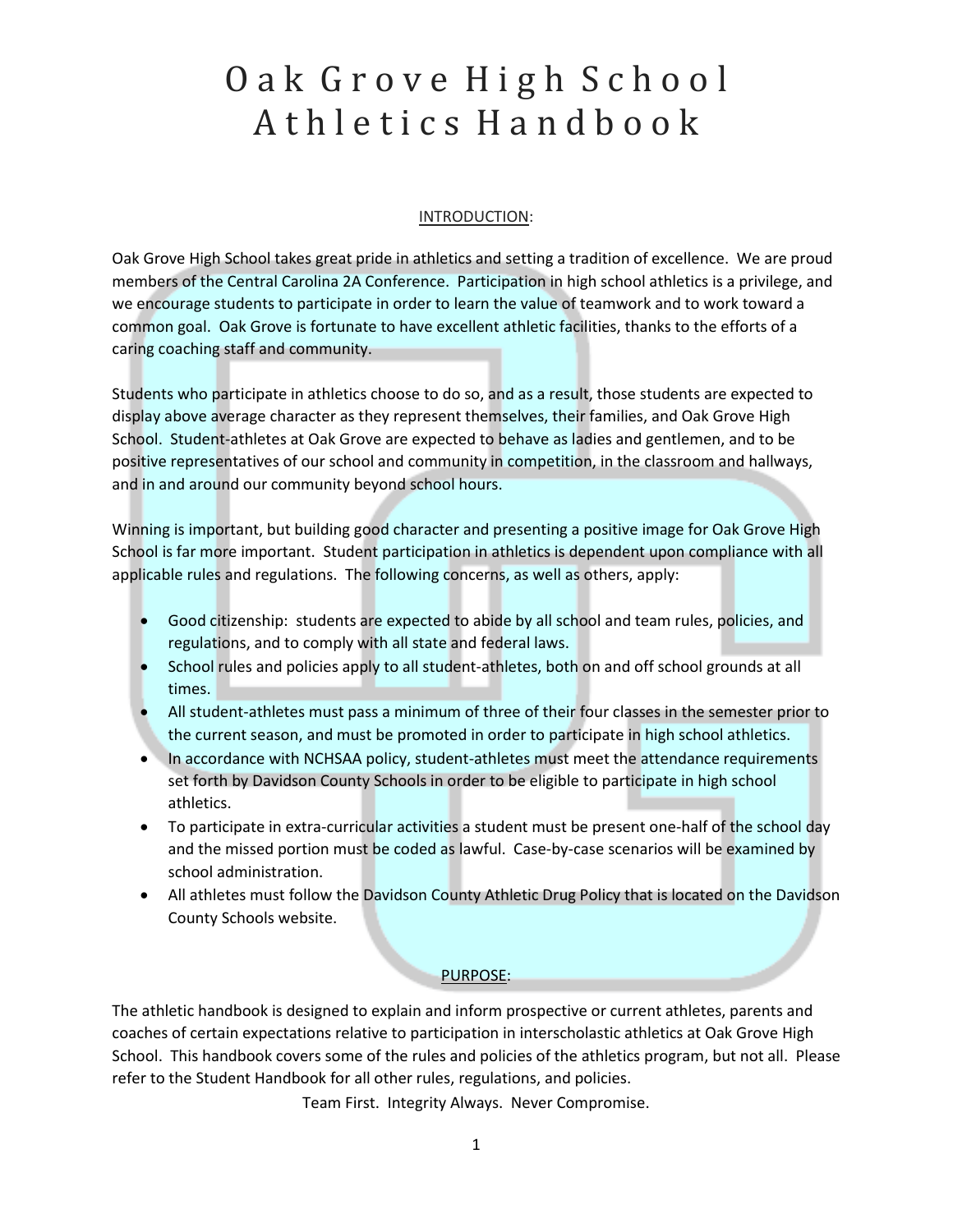# Oak Grove High School A th l e tics H a n d b o o k

#### CONDUCT:

As stated above, all Oak Grove prospective or current student athletes are expected to adhere to all rules and responsibilities as outlined by the school and coach. Athletes are expected to understand that incidents of misconduct in or out of school may have a definite effect on participation on the athletic team. You must remember that being a member of one of our teams is a privilege, not a right.

A student-athlete may be prohibited from tryouts or suspended for all or part of a sports season for demonstrating behavior that is detrimental to the team. These situations will be dealt with on an individual basis. The approach of our athletics administration will be dealing with situations in accordance to what is best for the team, first and foremost, and then what is best for the individual athlete. A few specific expectations of student-athletes are:

- 1. All policies and procedures outlined in the Davidson County Athletics or NCHSAA Handbook shall be adhered to, which includes the following, but is not limited to:
	- a. Academic requirements
	- b. Attendance requirements
	- c. Eligibility Forms signed and on file at school
		- i. Current physical exam on file (NCHSAA Sport Preparticipation Examination Form)
		- ii. Davidson County Schools Student Athletic Participation Form
		- iii. Gfeller-Waller NCHSAA Student-Athlete & Parent/Legal Custodian Concussion Statement Form
		- iv. NCHSAA Eligibility and Authorization Statement
		- v. Residency Verification Form
		- vi. Acknowledgement of limitations provided by helmets
	- d. Compliance with all applicable Board policies, including legal issues, applying to both on and off campus behavior.
	- e. Adherence to school and county tobacco, alcohol and drug use policy.
	- f. Adherence to school and county harassment and bullying policy.
	- g. Adherence to school and county theft and vandalism policy.
- 2. All policies and procedures outlined by a specific coach or sport shall be adhered to as well. (ie, ISS/detention punishment procedures, profanity, disciplinary issues, repeated offenses, etc.)
- 3. General conduct in and out of school shall be such as to bring no negative representation to the student-athlete, parent/guardian, coaches, team or school. In instances of negative representation not covered by Oak Grove High School policies and procedures or by this handbook, penalty will be decided by the coaches, athletic director and administration of the school.
- 4. A student-athlete must be in attendance for ½ of the school day to be eligible to practice or play in a contest. Limited exceptions will apply as approved by the Principal.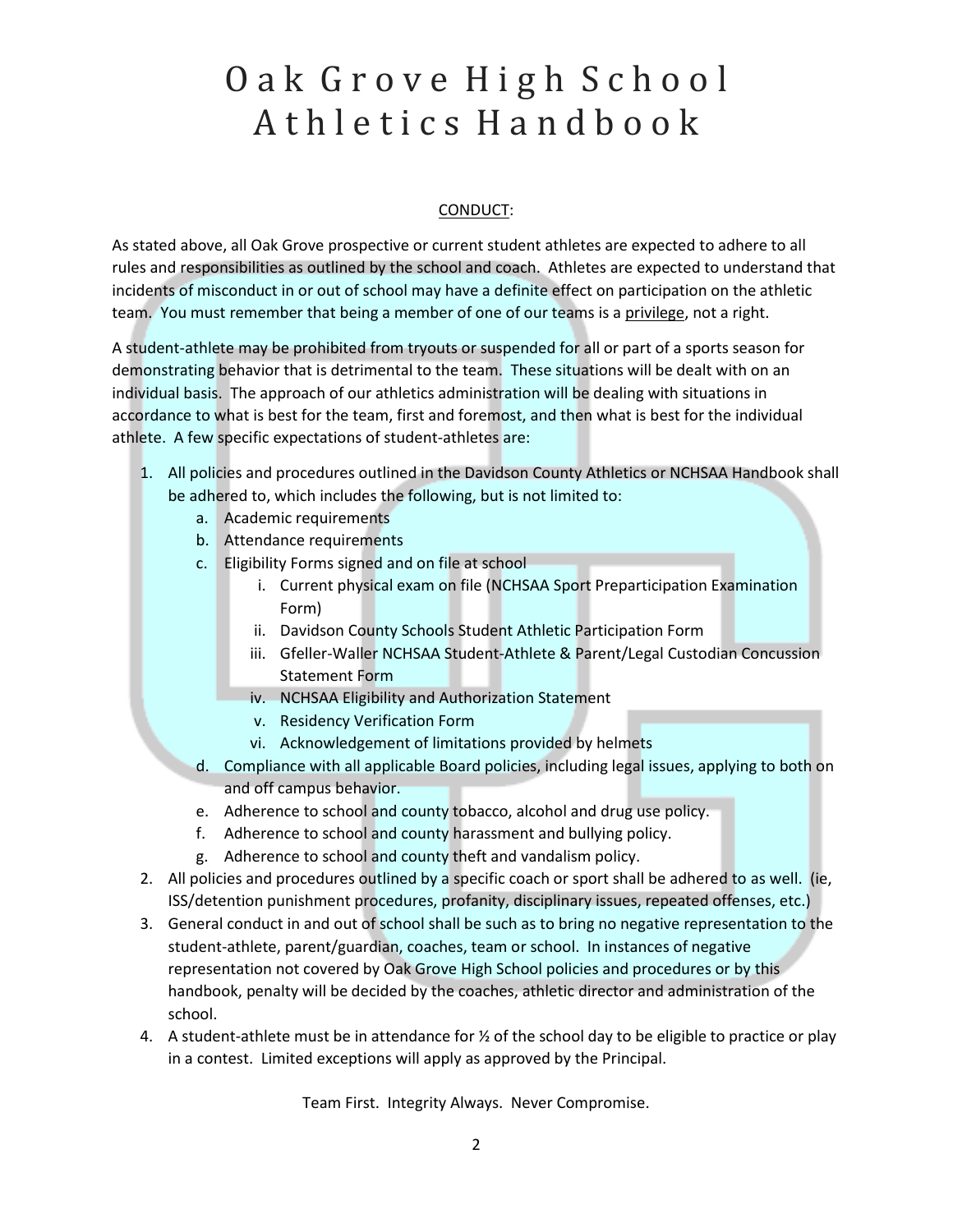# Oak Grove High School Athletics Handbook

### EQUIPMENT/UNIFORMS:

Equipment and uniforms purchased by Oak Grove High School are to remain on campus at all times. Cleaning, conditioning, storing and inventory will be the responsibility of the coaching staff of that particular sport. Any non-compliance to this policy from the student-athlete may result in that student owing reimbursement costs to Oak Grove High School.

### PROTOCOL TO DISCUSS CONCERNS WITH A COACH:

Our coaches are here to give the student-athlete the best possible interscholastic athletic "team first" experience possible. With that said, issues that may concern a player or parent should be dealt with in the following way:

- 1. The student-athlete should first discuss the issue with the coach. In most instances, a player/coach conversation should resolve the concern.
- 2. If the player/coach conversation did not resolve the concern, a parent may email or call the coach directly to have conversation about the concern. If a meeting is needed, an appointment must be made during a time that is appropriate for the coach and parent. Please DO NOT approach a coach before, during or after a game or practice to discuss a concern.
- 3. If a parent and coach conversation does not satisfy the concern, the parent may contact the Athletic Director via email or phone.

The Oak Grove coaching staff is willing to discuss any concern that a parent/player may have. Playing time for a student-athlete is a topic that will not be discussed, but coaches will rather speak of how that athlete can improve as a player to earn time. Other student-athletes of a team that are not the children of the parent in the meeting will not be discussed.

### TRANSPORTATION:

All Oak Grove High School student-athletes must ride to and from all athletic contests on the school activity bus. Only two instances will be approved for a student-athlete to ride home with a parent or guardian exclusively:

- 1. An emergency situation deemed appropriate by the coach's discretion only.
- 2. A necessary arrangement in which a parent/guardian contacts the Athletic Director and signs a travel release form at least 24 hours in advance of the contest that is approved by the Athletic Director.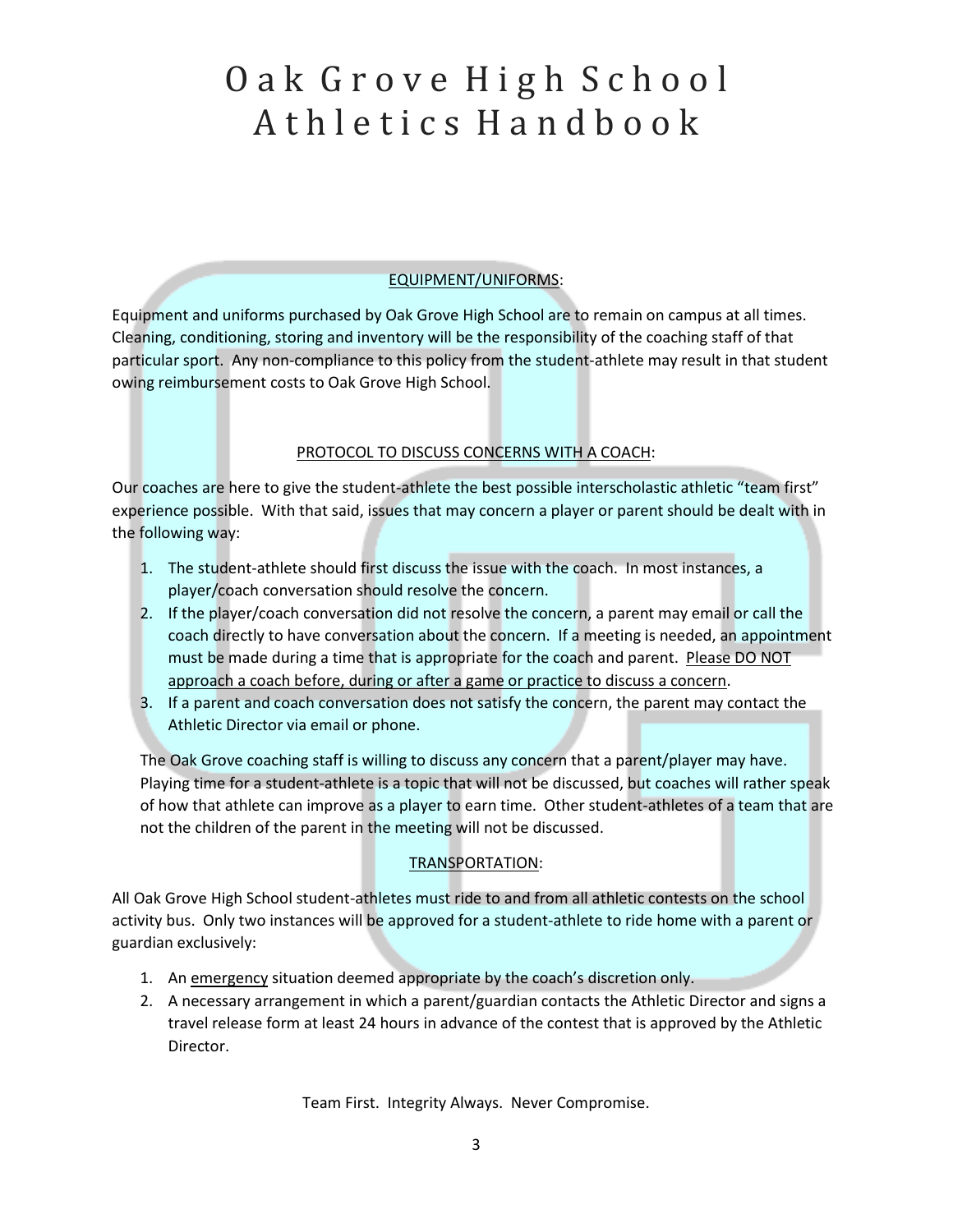# Oak Grove High School Athletics Handbook

### SPORT PARTICIPATION AND COMMITMENT:

When playing a sport, a student-athlete is making a commitment to more than just him or herself. That athlete is committing to the school and team as well. All athletes are expected to fulfill this commitment for the entire season. Dealing with adversity during a season is a part of sports and should be expected. Therefore, quitting on a team will not be accepted as a part of our culture at Oak Grove. In order to maintain a persevering culture, a player must follow through with the stipulations below in order to be relieved from a team:

- 1. The athlete must notify the head coach in person and parents will be informed.
- 2. The athlete that makes it to the first game of a season before he/she quits, is relieved, or dismissed from a team is not allowed to participate in any other sport season, practice or workout until the team that he/she quit is finished with their season.

### CULTURAL EXPECTATION:

The Oak Grove athletics department will operate under the "Team First, Integrity Always, Never Compromise" motto. All student athletes, parents and coaches will be expected to abide by this set of cultural expectations.

### PARENT EXPECTATION:

As presented on the Davidson County Schools Student Athletic Participation Form, all parents will be expected to abide by the code of sportsmanship and parent pledge that encourages participation and support of coaches, teams, officials and opponents and discourages disrespectful or vulgar actions and language. Consequences for non-compliance can result in ejections, suspensions and loss of privileges for parents and spectators.

### TEAM RULES/POLICIES/HANDBOOKS

Rules, policies and handbook initiatives are not limited to the policies and expectations referred to in this OGHS Athletic Handbook. Individual teams and coaches can and will have additional policies that are to be followed set forth by the head coach of that team. Parent meetings at the beginning of each team's season are mandatory for parent attendance of each student athlete.